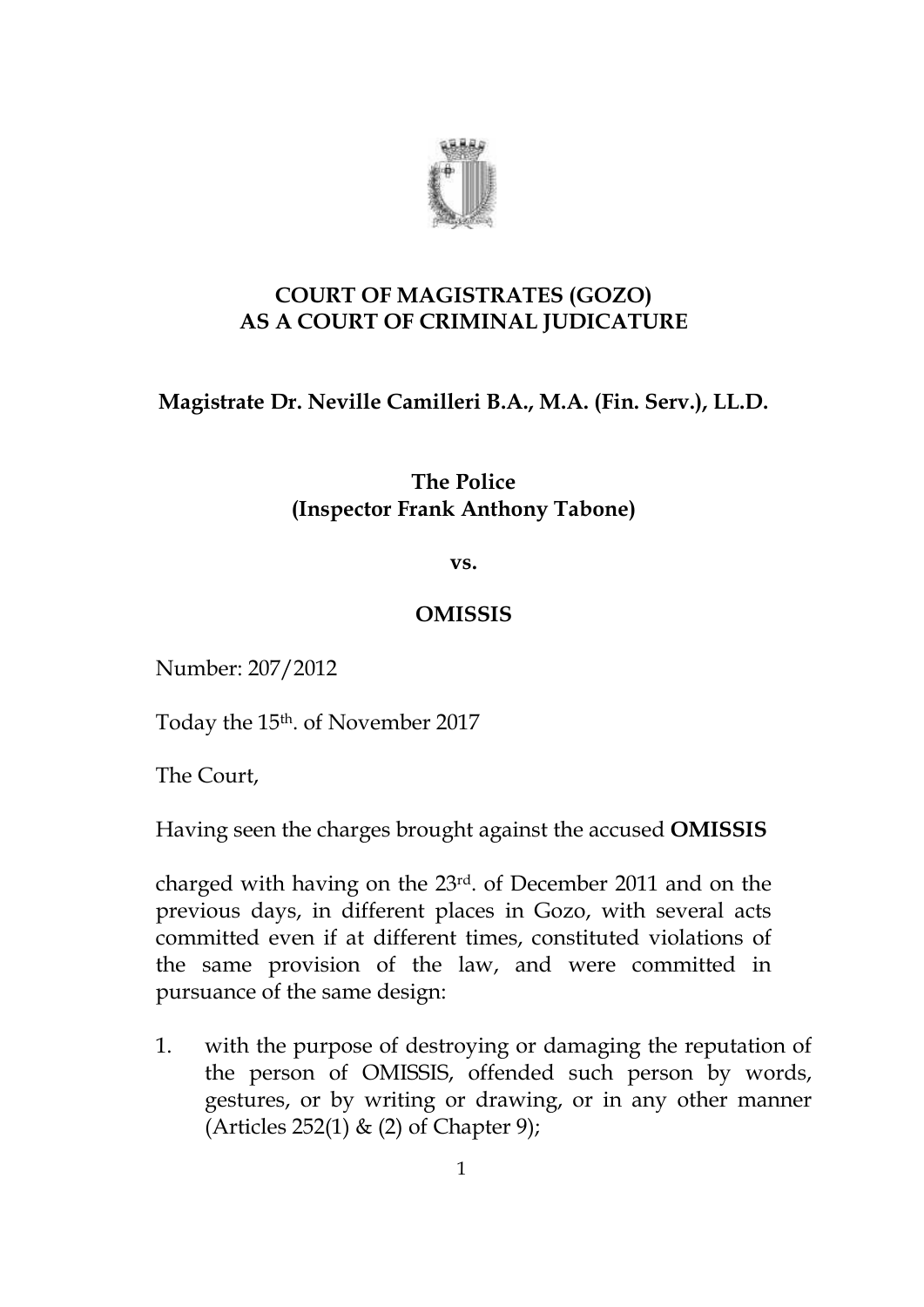2. on the same date, time and circumstances insulted the person of OMISSIS (Article 339(1)(e) of Chapter 9).

Having seen the documents exhibited and all the acts of the proceedings.

Having heard the evidence brought forward by the Prosecution and the injured party.

Having heard the testimony of the accused.

Having seen that during the sitting of the 5th. of April 2017 (*a fol.* 87 *et seq.*), the Prosecution, the injured party and the defence, whilst making reference to the cases bearing the names **OMISSIS vs. OMISSIS** (Case Number OMISSIS) and **OMISSIS vs. OMISSIS** (Case Number OMISSIS), requested the Court that all the testimonies of the various witnesses who testified in the mentioned two cases including all the documents which have been filed in these same two cases should apply to the current case (Case Number OMISSIS). The Court, after having seen that the two cases being referred to above were heard by this Court as currently presided, acceded to the request here above-mentioned.

Having seen the written Note of Submissions filed by the Prosecution on the 10th. of July 2017 (*a fol.* 93 *et seq.*).

Having seen the written Note of Submissions filed by the injured party on the 13th. of July 2017 (*a fol.* 97 *et seq.*).

Having seen the written reply of Submissions filed the defence on the 29th. of September 2017 (*a fol.* 105 *et seq.*).

Having heard, during the sitting of the 4<sup>th</sup>. of October 2017, final oral submissions on behalf of the injured party and the accused.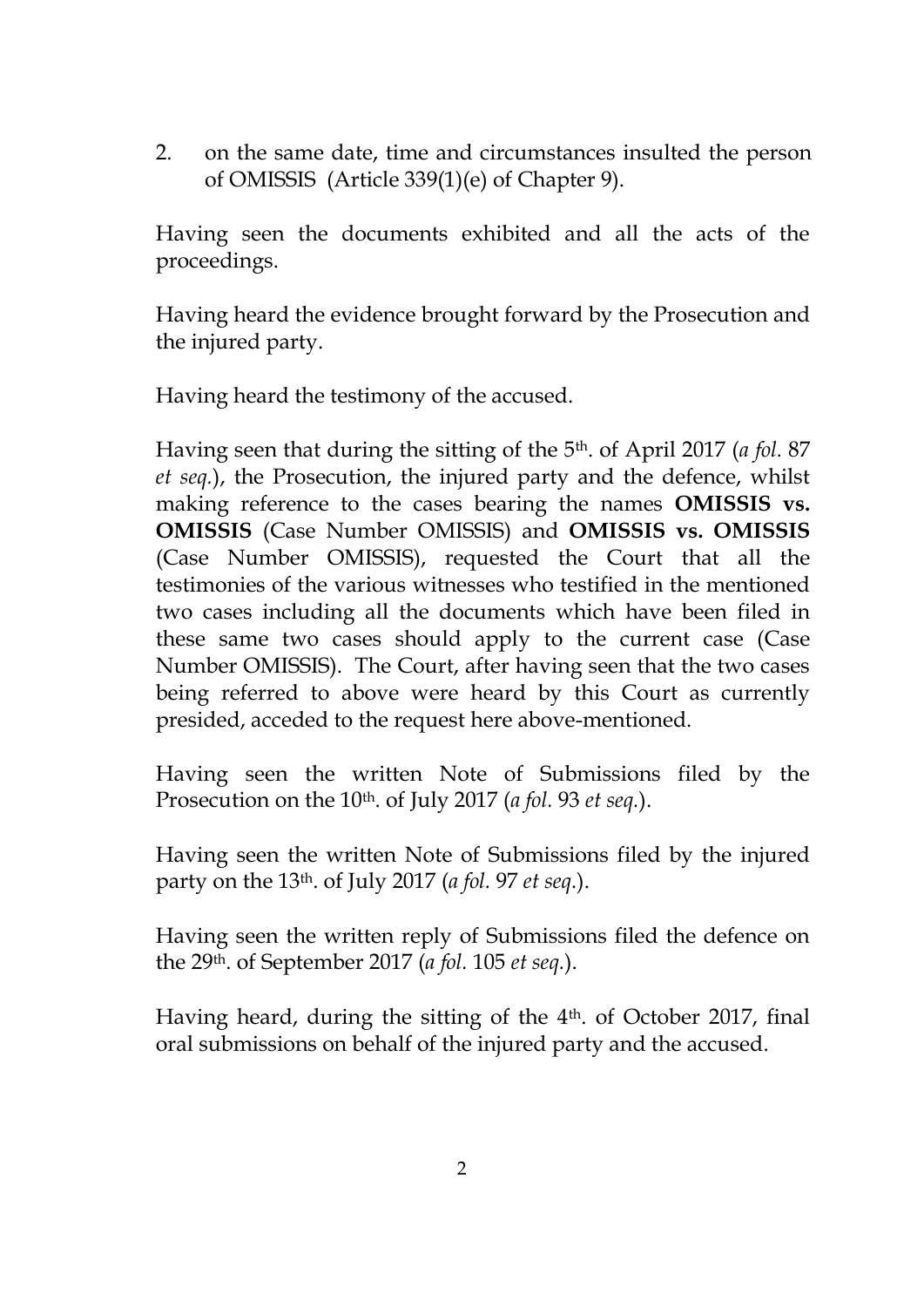Having seen that this case was being heard together with cases bearing the names **OMISSIS vs. OMISSIS** (Case Number OMISSIS) and **OMISSIS vs. OMISSIS** (Case Number OMISSIS).

#### **Having considered**

That reference will be made to the most salient testimonies heard and documents exhibited during these proceedings and the other cases mentioned above.

The Acts of the Case contain the following documents:

- (a) complaint by the injured party dated 4th. of March 2012 (*a fol.* 2);
- (b) affidavit of Inspector Frank A. Tabone Doc. "A" (*a fol.* 3);
- (c) statement by the accused Doc. "FT " (*a fol.* 4 *et seq.*);

That in his affidavit (Doc. "A" – *a fol.* 3), Prosecuting Officer **Inspector Frank Anthony Tabone** stated that during the first week of March 2012 he received a complaint from the injured party OMISSIS where in OMISSIS requested the police to initiate criminal proceedings against the accused since he felt that on the 23rd. of December 2011 whilst being interrogated by him in the presence of WPC 58 Lorita Buhagiar, the accused damaged his reputation and insulted him when she confirmed and reaffirmed that the injured party suffers from blackouts and when she used to live with him he used to drop on the floor without giving her any explanations of what really happened to him. He exhibited a copy of the statement released by the accused, marked as Doc. "FT" (*a fol.* 4 *et seq.*).

That, during the sitting of the 27th. of March 2012, **WPC 58 Lorita Buhagiar** testified and confirmed statement marked as Doc. "FT" (*a fol.* 4 *et seq.*).

During cross-examination, she testified that the accused was given ample time to read the statement and then she chose not to sign it.

That, during the sitting of the 16th. of May 2012, **Dr. Joseph Vella (**representative of the Gozo General Hospital) testified (*a fol.* 9) that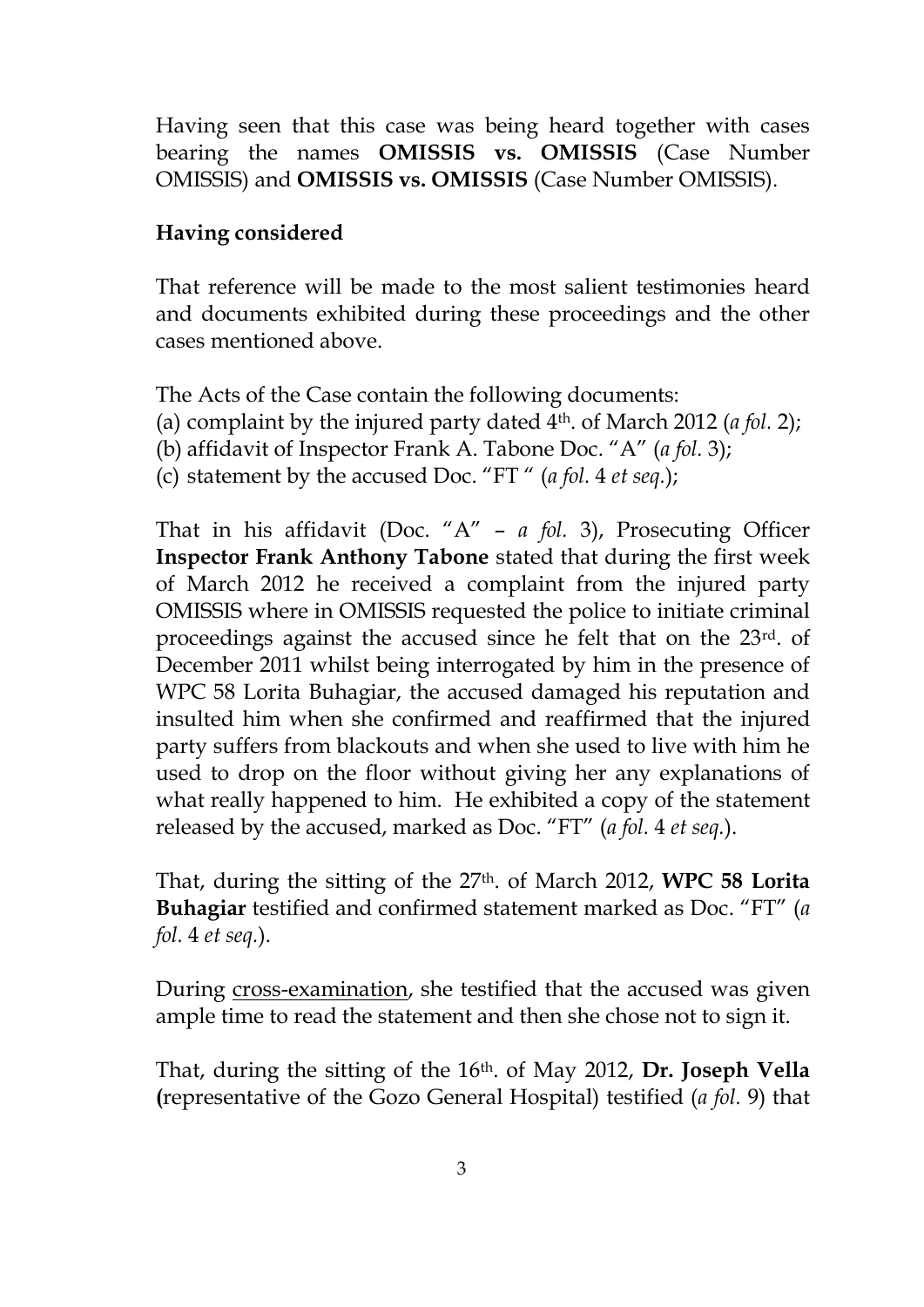according to their records there is no file with the name of OMISSIS (holder of Identity Card Number OMISSIS).

That, during the sitting of the 16th. of May 2012, **Dr. John Xuereb Dingli** also testified (*a fol.* 10 *et seq.*) regarding Doc. "OMISSIS 1" (*a fol.* 21 of Case No. OMISSIS). Whilst confirming the contents of this document, he says that OMISSIS had asked him to state whether he was ill from any condition or not. He says: *"I had already filled in a certificate showing same most of the things contained in two thousand and eight (2008)"* (*a fol.* 10). He says that has known OMISSIS since 2001 and that before he had been taking care of his parents, adding that apart from being a patient of his, he is also his friend. He says that over eleven years, he went with OMISSIS for three times for three hours on his boat saying that OMISSIS was able manoeuvre the boat on his own which is at least 40'.

During cross-examination, which was held during the sitting of the 3rd. of February 2015 (*a fol.* 213 *et seq.* of Case No. OMISSIS), when he was asked if OMISSIS suffers from blackouts, he replied in the negative. He also says: *"Never. I mean considering what he does it would be, he goes sailing single-handed; he can't possibly suffer from blackouts"* (*a fol.* 213 of Case No. OMISSIS). He also says: *"And he would have told me about them because that is very dangerous to have if you are on your own on a boat"* (*a fol.* 213 of Case No. OMISSIS). Asked how regularly does OMISSIS visit him, he replies: *"Fairly regular. Because last years he has, the frequency has got come less. Because I have been finding him healthy all the time and I don't push to him to do more than two yearly visits. So basically it's, so it's been at least I think approximately two years that I've seen him"* (*a fol.* 214 of Case No. OMISSIS). He says that OMISSIS is totally healthy and says that these visits were on a check-up basis and not on an illness basis.

That, during the sitting of the 16<sup>th</sup>. of May 2012, Prosecuting Officer **Inspector Frank Anthony Tabone** also testified (*a fol.* 13 *et seq.*) regarding what he had been informed on the 14th. of October 2011 by PS 1407 and PS 1233 as to what the accused had reported. He also testifies about what the accused had reported later with PS 676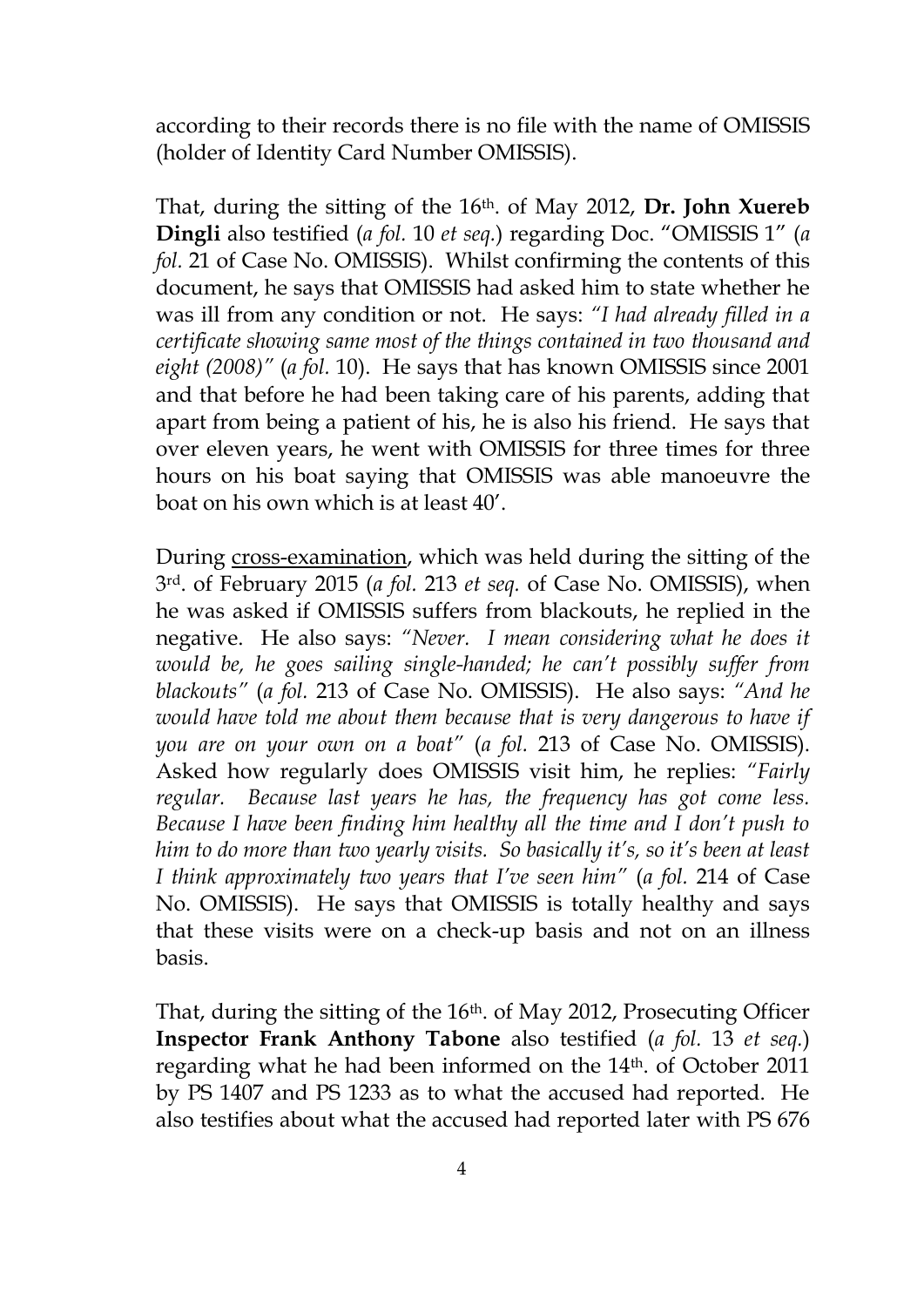Edelon Spiteri. He says that on the 18th. of October 2011, OMISSIS reported at the Victoria Police Station and filed a complaint to initiate criminal proceedings against the accused in view of her reports. He says that on the 23rd. of December 2011, the accused was spoken to by himelf and that she released statement exhibited and marked as Doc. "FT 5" (*a fol.* 17 *et seq.*) (same as Doc. "FT" (*a fol.*  4 *et seq.*). He says that in her statement, the accused insisted that OMISSIS suffers from blackouts.

During cross-examination, which was held during the sitting of the 21st. of October 2014 (*a fol.* 71(c) *et seq.*), he says that OMISSIS had told them that the accused had lodged a false report in relation to the alleged blackouts he suffered. He says that they proceeded against the accused since she alleged that the injured party suffered from blackouts and because she lodged a false report that the injured party was not taking care of his son. He says: *"She told me there were issues on the decree and were not clear enough"* (*a fol.* 71(f)). The accused always told him that she was doing what her lawyer OMISSIS told her to do.

That, during the sitting of the 6th. of June 2012, **OMISSIS** exhibited the following: (a) copy of documents contained in the Court of Appeal file regarding Application Number OMISSIS (including a decree given on the OMISSIS) marked as Doc. "OMISSIS 5" (*a fol.* 22 *et seq.*), a timeline of events marked as Doc. "OMISSIS 6" (*a fol.* 29 *et seq.*), charge-sheet marked as Doc. "OMISSIS 7" (*a fol.* 31) and another charge-sheet (including an affidavit) marked as Doc. "OMISSIS 8" (*a fol.* 32 *et seq.*). He says that in the latter two cases he was found not guilty.

That, during the sitting of the 10th. of July 2012, **OMISSIS** testified (*a fol.* 36 *et seq.*) and confirmed the complaint dated 4th. of March 2012 signed by him and found *a fol.* 2. He says that here had been a sitting and during that hearing PS Edelon Spiteri testified that when the accused made the Police Report, the accused had indicated that there was something wrong not only with him but also with the OMISSIS family. He says: *"So to me the slander was being extended not just to me but even to my extended family and this goes with other*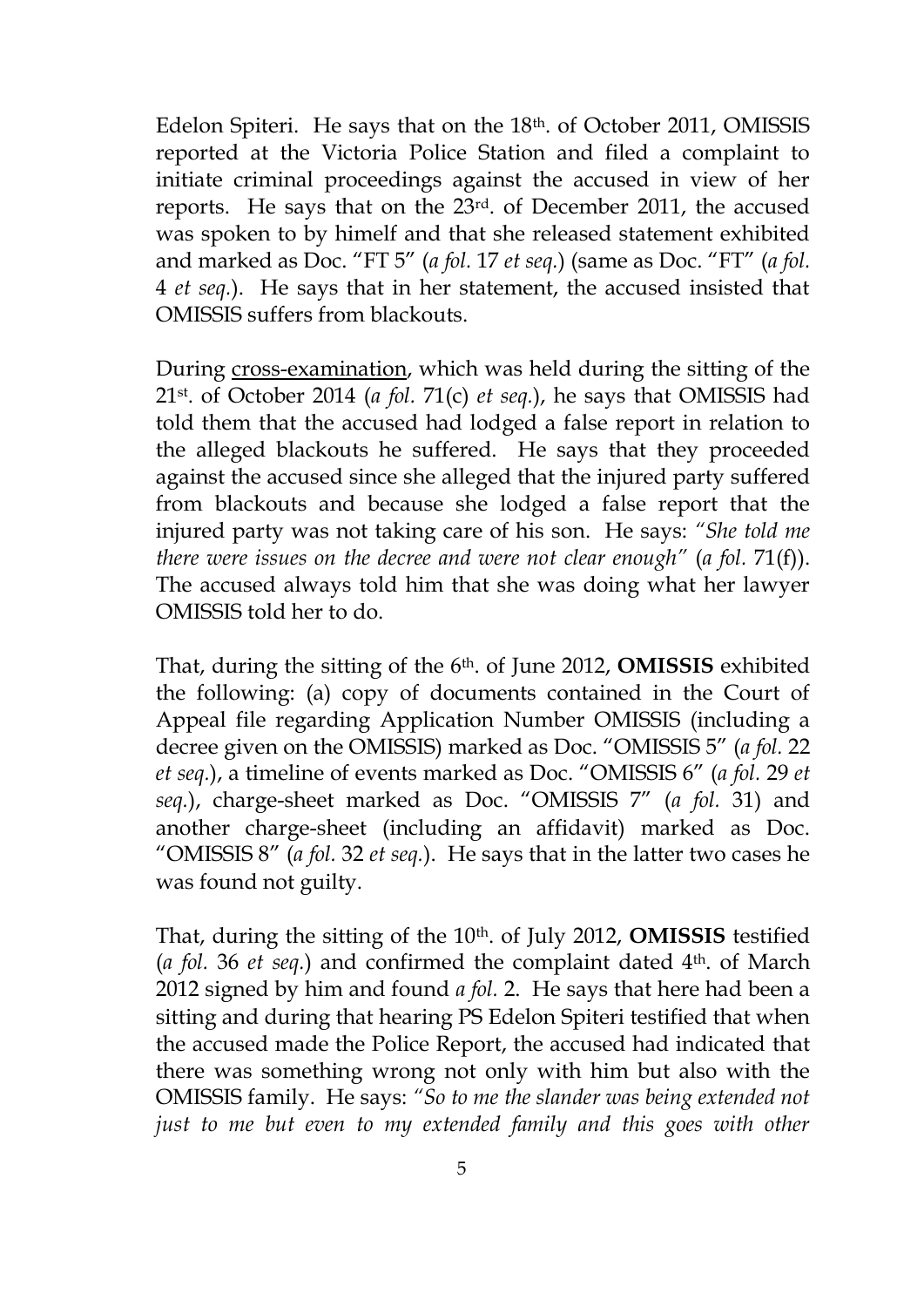*allegations that OMISSIS had been making over the years which I won't get into the details here"* (*a fol.* 37). He further testifies: *"So based on that additional information from Sergeant Spiteri and given that also during that sitting Inspector Tabone had given his testimony that he had also interrogated OMISSIS as a follow up to the October complaint, I surmised that OMISSIS was again repeating the same slander against me and that was the basis that I wrote this additional complaint dated March fourth (4th.) two thousand and twelve (2012) where I asked the Inspector to investigate if during the follow up interrogation she had repeated the same thing which to me was another instance of slander and to be addressed as a separate charge because it happened on a different date"* (*a fol.* 37-38).

During cross-examination (*a fol.* 38 *et seq.*), when he was asked on which date did the alleged crime occur, he replies: *"I do not know, I do not know what date it occurred, all I know is that sometime in December the Inspector had interrogated OMISSIS and that's why I, my complaint letter says in Maltese: "jekk huwiex il-kaz li minn Dicembru two thousand and eleven (2011) l'hawn till March"" […], it seemed that she would have repeated the slander once more and that's what I asked the Inspector to investigate"* (*a fol.* 38). He confirms that he had heard the testimony tendered by PS Edelon Spiteri but says that he does not have the exact date but says that the sitting was in March. He says: *"I did not hear the slander myself, I did not hear the slander, not in two thousand and eleven (2011), not in two thousand and twelve (2012), never"* (*a fol.* 39). Asked if he know about the issue in 2011 or not, he replies: *"During the year two thousand and eleven (2011) I did not know what OMISSIS had said, I learned what she had been saying about me and my family during the testimony in March from, specifically from Sergeant Spiteri"* (*a fol.* 39).

That, during the sitting of the 30th. of October 2012, **OMISSIS** testified (*a fol.* 51) and whilst making reference to his testimony of the 10<sup>th</sup>. of July 2012 specifies that the sitting he made reference to in his testimony was not held in March but was held on the 22nd. of February 2012.

That, during the sitting of the 30th. of October 2012, **Dr. Joseph Grech** on behalf of Vodafone plc testified (*a fol.* 44 *et seq.*) as regards to the calls made on the 14th. of October 2011 from mobile number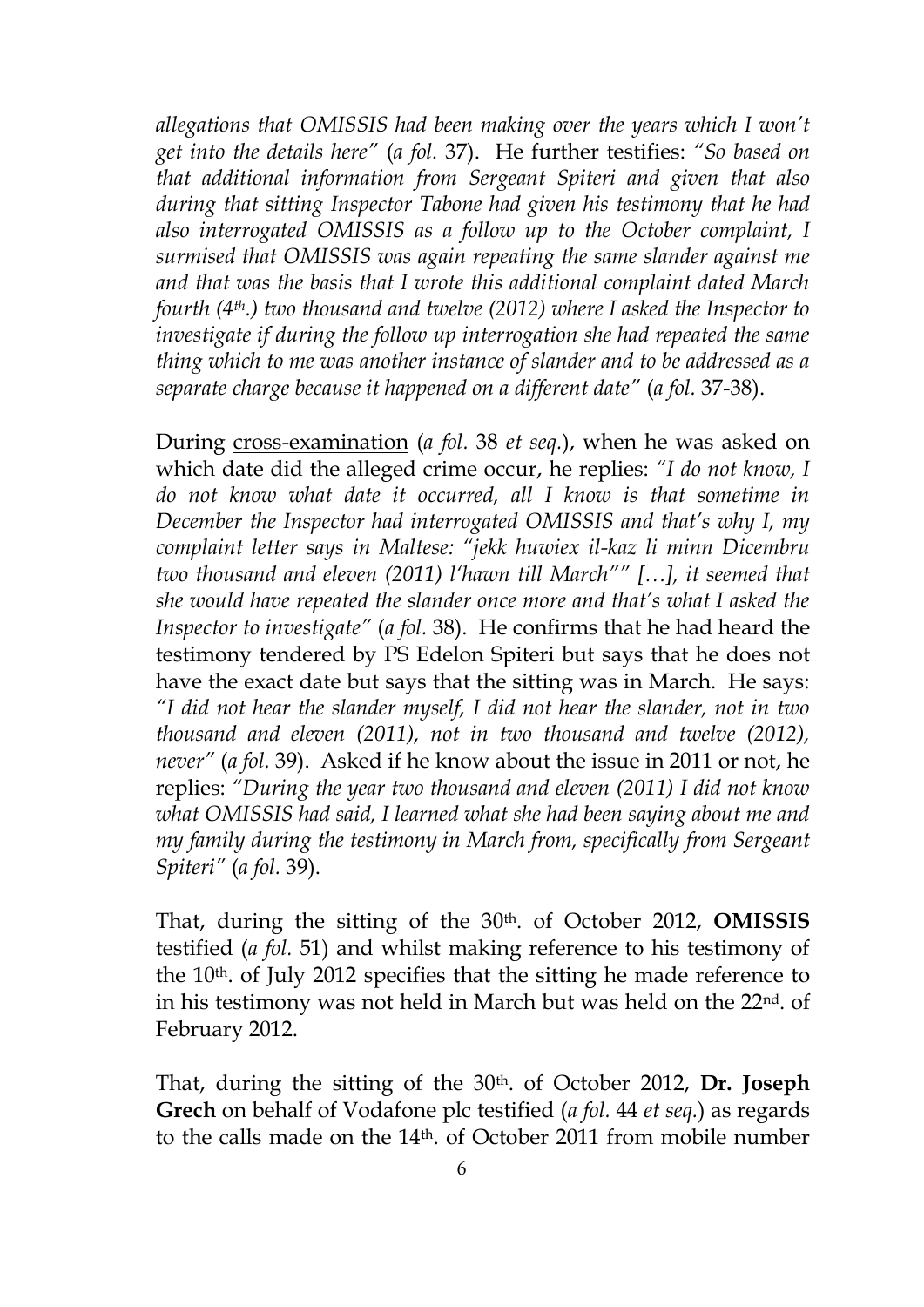registered in the name of the accused. He exhibited a document regarding these calls which document is marked as Doc. "JG 1" (*a fol.* 46). Asked about the 15th. day of October 2011, he replies: *"And the fifteenth (15th) but there weren't any calls. We have only found those with regards with fourteenth (14th) of October"* (*a fol.* 45).

That, during the sitting of the 30th. of October 2012, **Emanuel Cini**  on behalf of GO Plc testified (*a fol.* 47 *et seq.*) that they have got no mobile services in the name of the accused or her on her identity card number. He exhibited a document marked as Doc. "EC 1" (*a fol.* 49) containing a breakdown of calls from fixed line OMISSIS from 6pm of the 14th. of October 2011 until 11.00am of the 15th. of October 2011. He states that fixed line number OMISSIS is registered in the name of OMISSIS, of OMISSIS and exhibited a document marked as Doc. "EC 2" (*a fol.* 50).

That, during the sitting of the 26th. of March 2014 (*a fol.* 63), the Prosecution exhibited a transcript of the testimony given on the 22nd. of February 2012<sup>1</sup> by **PS 676 Edelon Spiteri** in another case (Case No. OMISSIS), which transcript was marked as Doc. "X" (*a fol.* 64 *et seq.*). In this testimony, PS 676 Spiteri testifies that on the 15th. of October 2011 at around ten past midnight (00.10am) he received a phone call at the Victoria Police Station where the accused reported that she was worried about the safety of her son and that she stated that she was aware that there was something wrong with the OMISSIS family and added that OMISSIS himself suffers from blackouts. He says that he phoned OMISSIS who informed him that his son was fine and was sleeping normally. He says that some days later, OMISSIS filed a complaint to initiate proceedings against the accused. He exhibited a copy of the report drawn up by him and other sergeants, which report was marked as Doc. "ES 1" (*a fol.* 39 *et seq.* of Case No. OMISSIS). When he was asked what was this *"something wrong with the OMISSIS family"*, he replied that he could not understand not even himself, saying also: *"She said something about they don't stay at each other's place and they don't sleep over; something like that she was referring but I didn't understand the point"* (*a fol.* 65). Asked who was the accused

<u>.</u>

<sup>1</sup> The defence did not object (*a fol.* 63).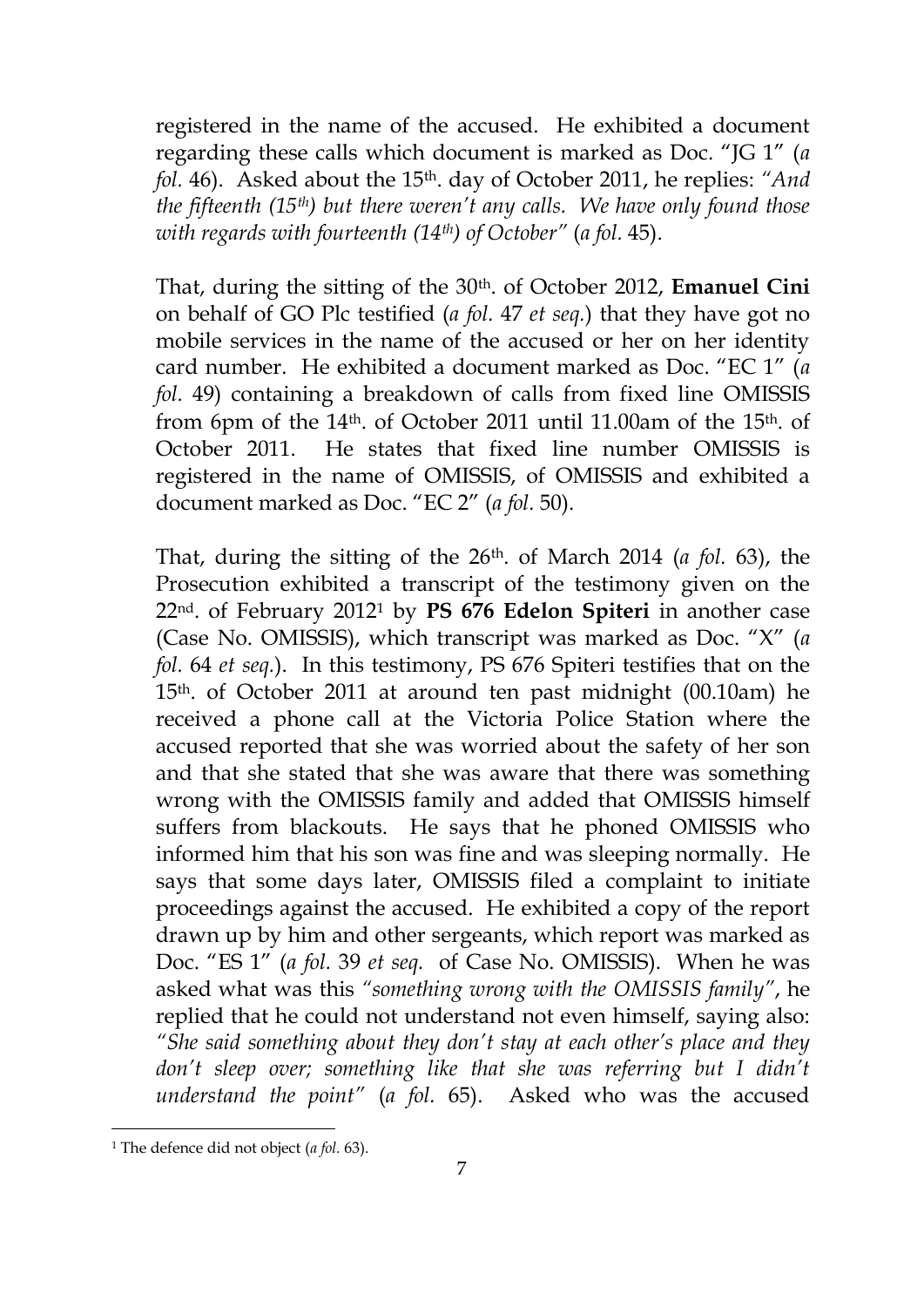referring to when she said "OMISSIS family", he replies: *"close of kin, himself, his sister, mother"* (*a fol.* 65).

During cross-examination, which was held during the sitting of the 3rd. of February 2015 (*a fol.* 210 *et seq.* of Case No. OMISSIS), PS 676 Spiteri says that the accused appeared worried about her son. Asked if the tone of the accused's voice was panicked one, he says he cannot recall well the exact tone of her voice.

During re-examination (*a fol.* 211 of Case No. OMISSIS), he says that the accused wanted the Police to go to injured party's place and check personally on her son. He says that after contacting OMISSIS, he called back the accused and informed her that the child was fine and that from their side they could do nothing more.

That, during the sitting of the 9th. of November 2016 in Case No. OMISSIS, the accused **OMISSIS** testified (*a fol.* 245 *et seq.* of Case No. OMISIS) saying that she had a relationship with the injured party, that on the OMISSIS they had a child together and that three weeks after the injured party kicked her out of the house. Asked whether the relationship with the injured party was good or bad, she replies that at the time it was not good. Asked what happened after the birth of the child, she replies: *"He changed the locks, kept hold of my baby, and wouldn't let me get back in"* (*a fol.* 246 of Case No. OMISSIS). She says that the injured party got hold of the baby when she was breast-feeding him and that he kept saying that he was going to give him formula. She says that she tried to calm the injured party to see if he would let her back in and says that she walked away so that may be he would calm down and that nobody could calm him down. She says that she went to her lawyer OMISSIS who told her that she needed to make a police report in order to get the Courts to return her baby. She says that she filed the police report and she took actions to take the baby back. Asked if she remembers lodging something in Court, replies: *"No. I don't remember but I've filed lots of papers, lots and lots and lots. I mean, I have boxes and folders and files of papers. I don't know which paper you are referring to"* (*a fol.* 248 of Case No. OMISSIS). She says that after OMISSIS, she went to OMISSIS, to OMISSIS, to OMISSIS and to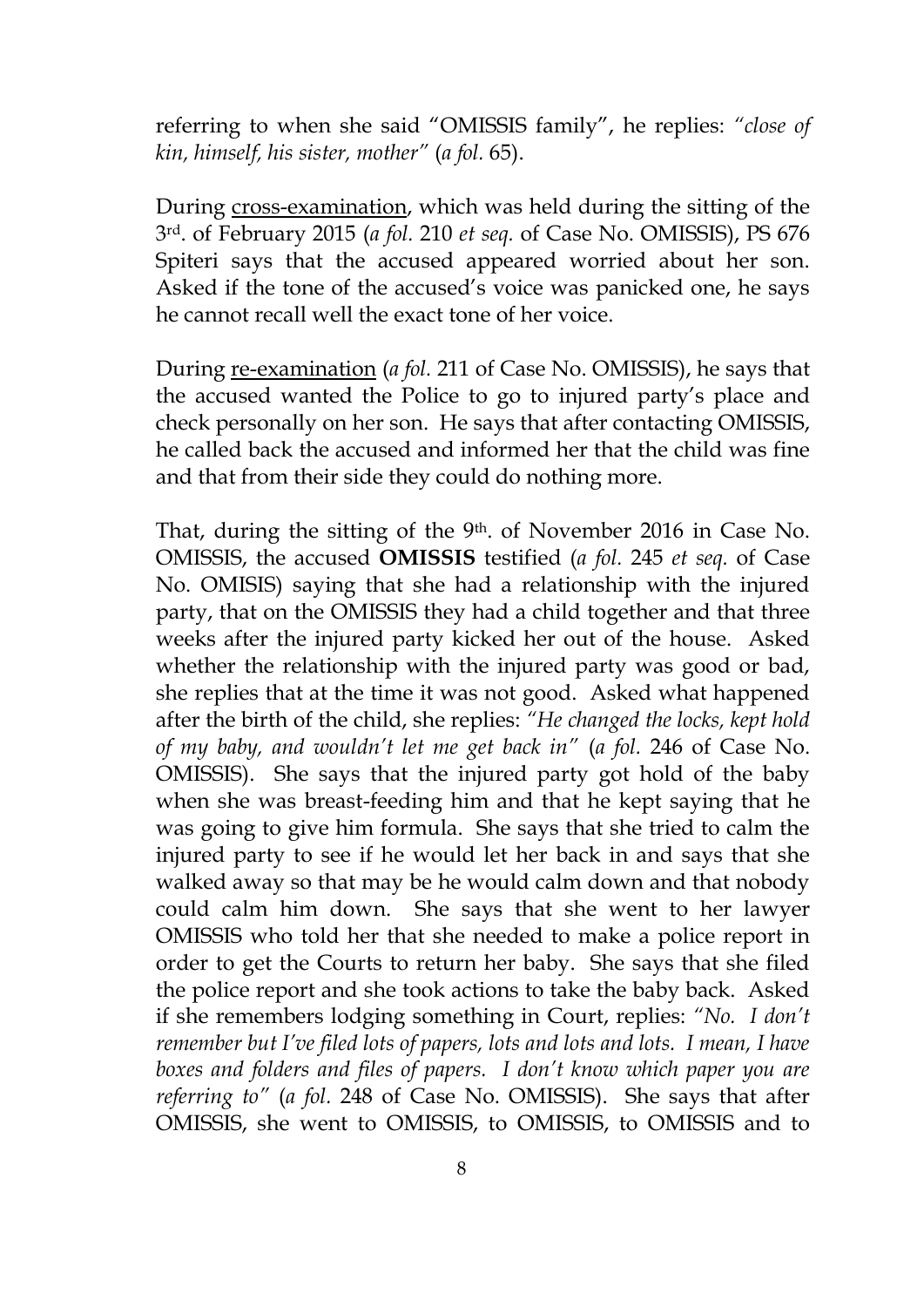OMISSIS. Asked about the judgment delivered by the Court of Appeal and as regards overnight stays, she testifies as follows: *"Well that basically as I was, it was explained to me that the overnight stays were to take place during the scholastic year. And then there were papers that, I remember OMISSIS saying that about an injunction, about the overnight stays on a Friday. Because I think the other party filed some papers or something. Look, there was a bit of confusion about what was going on. As I understood it, the overnight stays were not allowed. That was what was explained to me. So that is why OMISSIS filed the papers on the injunction. And then I remember there was a document and OMISSIS asked me where did this document come from and I didn't know and I thought, and then he just threw his hands up in the air and said I can't work under this kind of pressure, and I thought it was because there was something dodgy. You know, I couldn't understand why I was told no he is not go to overnight and then the next minute because papers were filed in Malta he was then allowed after a judgment. I couldn't understand. I thought a judgment was a judgment and that was it. You know, you couldn't change it. So that is why"* (*a fol.* 251 of Case No. OMISSIS).

During cross-examination (*a fol.* 251 *et seq.* of Case No. OMISSIS), to the question: *"After the judgment which you interpreted that the overnight stays were of a certain manner that you just described, was there any instance that you reported something to the Police about the overnight stays?"* (*a fol.* 252 of Case No. OMISSIS), replies: *"I can't remember, sorry"* (*a fol.* 252 of Case No. OMISSIS). She confirms that there was an instance when she reported to the Police regarding the safety of the child and says that at one point she was worried. She says: *"I was worried because he [the injured party] suffered from blackouts"* (*a fol.*  252 of Case No. OMISSIS). She says that she remembers calling late in the evening. She says that the Police did nothing and asked what she did tell them, she says: *"I can't remember"* (*a fol.* 254 of Case No. OMISSIS). She says: *"I was worried because of the behaviour of OMISSIS at the time"* (*a fol.* 254 of Case No. OMISSIS). Asked what did she tell the Police, says: *"I'm trying to remember"* (*a fol.* 254 of Case No. OMISSIS). She says: *"I was worried because there were times when he would come to my place, like, there were times when his erratic behaviour, like, things he was doing. He would bang his own head on the brick wall, stuff like that"* (*a fol.* 254 of Case No. OMISSIS). Asked if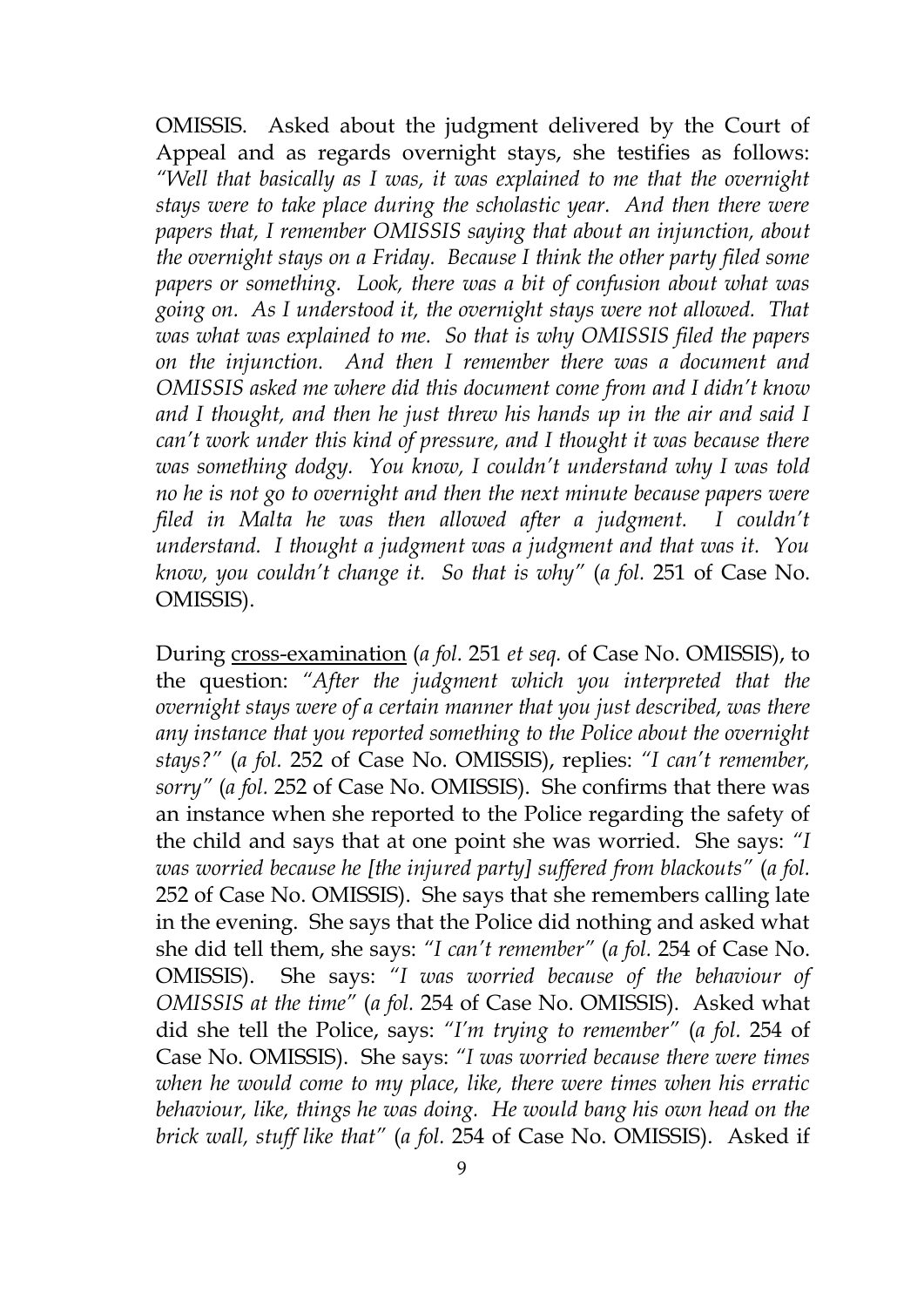she did tell the Police that the child was in danger, she replies: *"I can't remember"* (*a fol.* 255 of Case No. OMISSIS) and then: *"I can't remember my exact word from like – "* (*a fol.* 255 of Case No. OMISSIS). Asked again whether she told the Police that their child was in danger, she replies: *"I can't remember for sure"* (*a fol.* 255 of Case No. OMISSIS). She says that she was concerned for the well-being of the child. She confirms that she followed her first call, by other calls. Asked whether she remembers what she told the Police in the subsequent calls, she replies in the negative and says that she remembers being on the phone with the support line *Appogg*. Confronted by the lawyer of the injured party that she is not saying the truth and that she is under oath and that she has to say the truth, she says: *"I am always telling the truth"* (*a fol.* 256 of Case No. OMISSIS). She is not sure whether she followed up the calls by actually going to the Police. Asked again if she actually went to the Police Station, she says: *"Probably"* (*a fol.* 257 of Case No. OMISSIS). She was once again told by the lawyer that she was not saying the truth and she replied that she was saying the truth and she is the most truthful person. Then she says: *"Because I've tried to move on with my life and to forget"* (*a fol.* 258 of Case No. OMISSIS). She says that before she had her son, she never made police reports. Asked if it is correct to say that she went to the Police accompanied by her lawyer, she replies: *"Quite possibly"* (*a fol.* 258 of Case No. OMISSIS). She says: *"I have trained my brain to forget"* (*a fol.* 258 of Case No. OMISSIS). Asked again whether on the night between the 14<sup>th</sup>. and the 15th. of October 2011 she went to the Police Station accompanied by her lawyer to make a report regarding the well-being of her child, she replies: *"I can't swear, I can't swear"* (*a fol.* 259 of Case No. OMISSIS). She says: *"From what I saw I had every reason to make a report"* (*a fol.* 259 of Case No. OMISSIS). Asked whether she was present when the Police gave evidence regarding what she is being asked, she replies: *"I don't know, I guess, I don't know"* (*a fol.* 260 of Case No. OMISSIS). Asked how does she know that the injured party suffered from blackouts, she replies by saying that she saw him when they were on the boat sailing together and when she was asked a context of time, she replies: *"You are asking me to remember something which I am trying to forget. When we were together*  $-$  *" (a fol.* 261 of Case No. OMISSIS). Asked about when she met the injured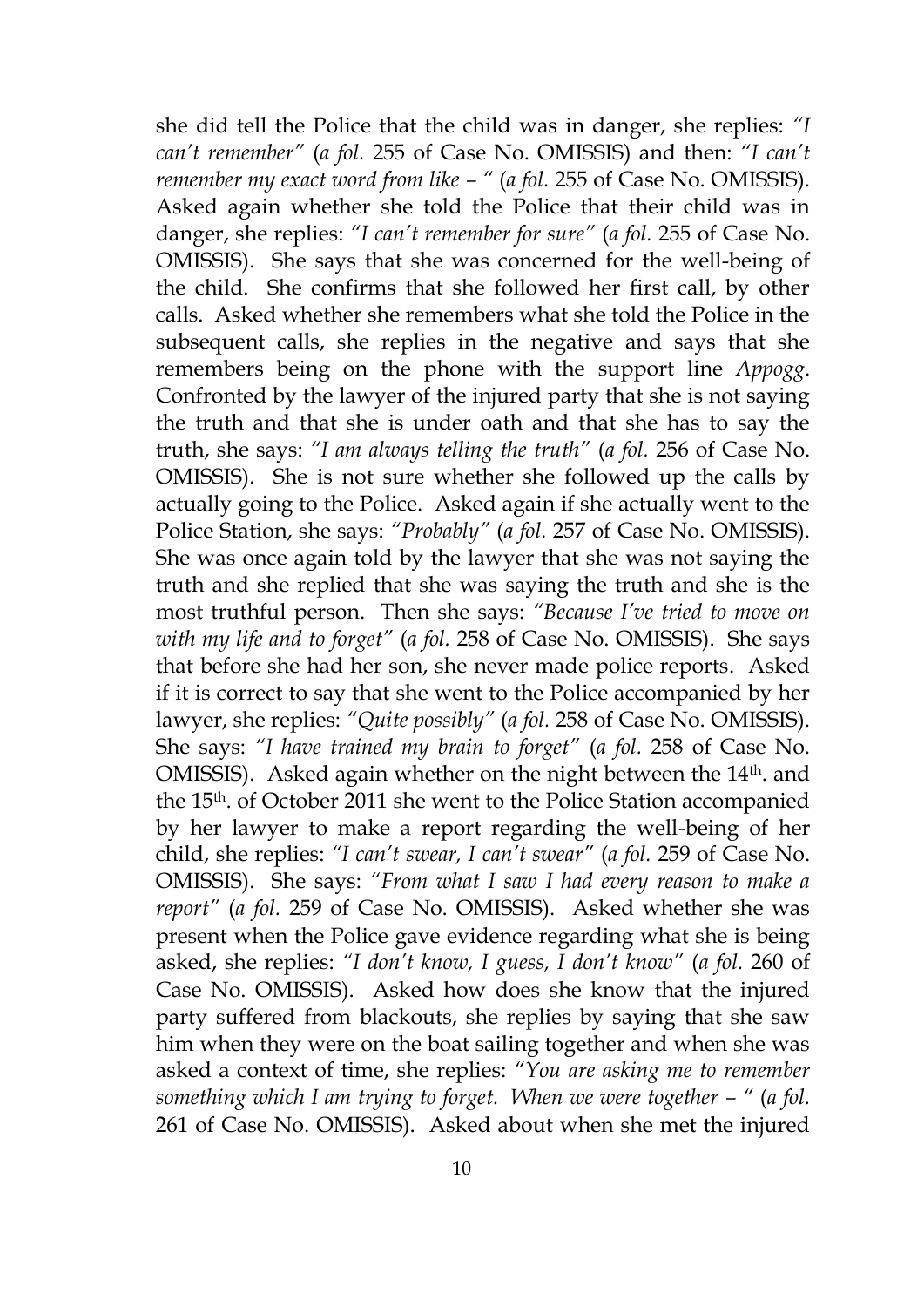party, she replies by saying that she cannot remember. Asked if she remembers that she met OMISSIS around the year 2004, she replies: *"Right now, no. I can't remember"* (*a fol.* 261 of Case No. OMISSIS). Asked after how many months or years did she start realsing that the injured party suffered from blackouts, replies: *"I can only guess"*  (*a fol.* 262 of Case No. OMISSIS) and then says: *"I don't know. I don't want to say the wrong thing. I don't know"* (*a fol.* 262 of Case No. OMISSIS). She testifies: *"What I can remember is that he had like we were on the boat and when we were living together and I asked him about it, you know, I said what happened? Why? And he said he didn't know"*  (*a fol.* 262 of Case No. OMISSIS). Asked by the Court how many times did OMISSIS suffer from blackouts in her presence, she replies: *"That I can remember two"* (*a fol.* 262 of Case No. OMISSIS) and says that they happened within the same year. Asked what does she mean by blackout, she replies that the injured party had dropped to the floor and asked if he had drunk, she replies in the negative. Asked if he was taking pills or drugs, she replies: *"Not that I know of, no"* (*a fol.* 263 of Case No. OMISSIS). She says that at the time they were on good terms. She says that, after falling flat on the floor, the injured party did not go to a doctor and she did not even suggest. Asked why, she replies: *"Because I didn't feel that it was my place to tell him what to do"* (*a fol.* 264 of Case No. OMISSIS). She says that even though the injured party was her partner, *"It's not my place to tell him to go to a doctor. It's his decision. He is a grown man"* (*a fol.* 264 of Case No. OMISSIS). She says that she was surprised and shocked about this incident and says that it was not at the beginning of their relationship. Asked when was the second time that the blackout happened, she replies that this happened in the bathroom in OMISSIS when she found him on the floor by the toilet. She says that he was not hurt and was not bruised and there was no blood. She says that he did not drink and to her knowledge, the injured party was not taking drugs or pills. Asked whether this time she suggested that he should go to a doctor or may be take some medication, she replies in the negative and says that the injured party kind of brushed it off. She says that this happened before their child was born. She confirms that she was contesting access to the child saying that all she wanted was for her son to go back when he was a baby and that she went to Court to ask for her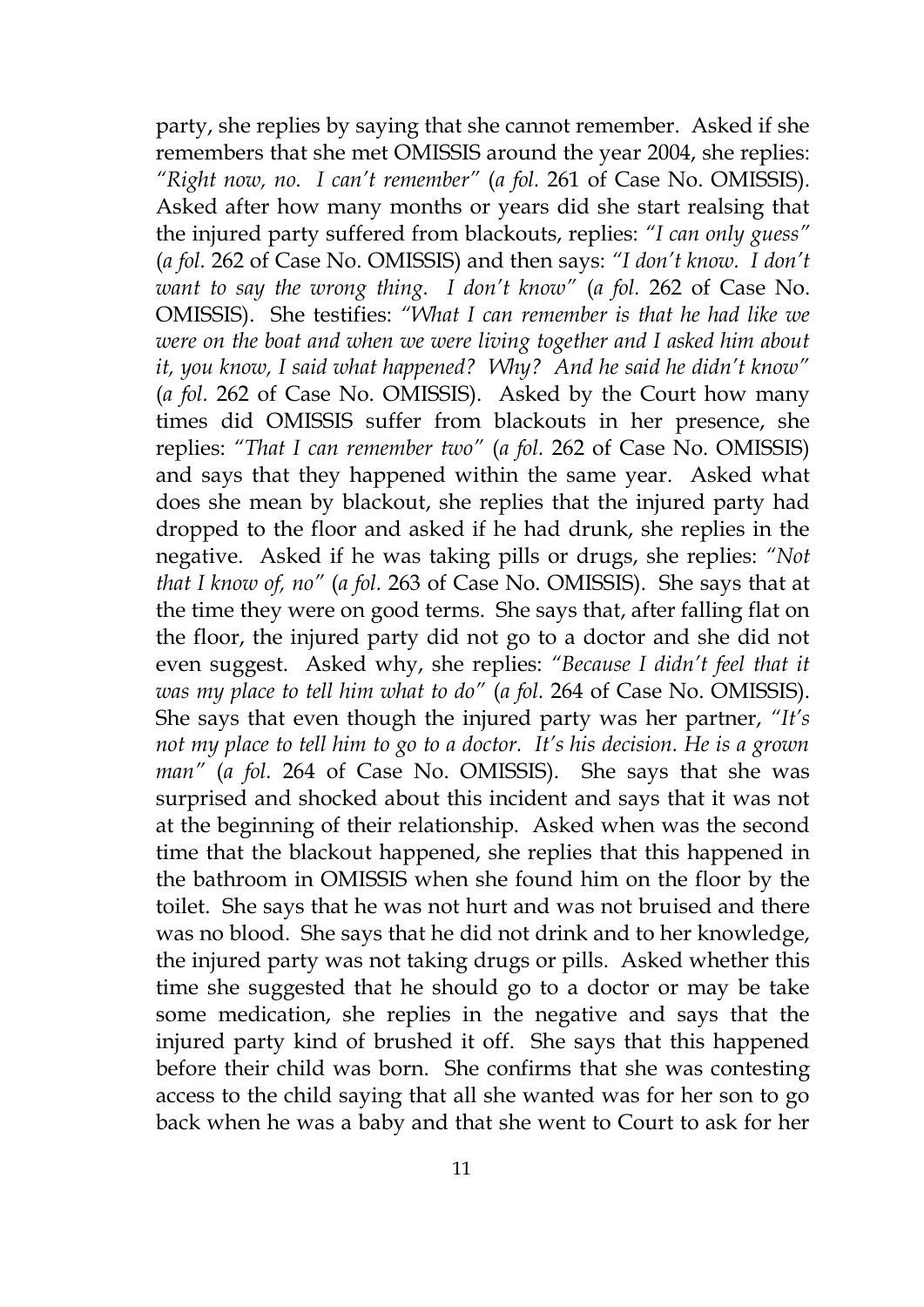baby back. She says that all she wanted was some time alone to breast-feed and bond with the baby but was not allowed. She confirms that litigation proceedings were about access and says that she did not want to deny access of the child to the injured party.

She confirms that her first job in Malta was in Ponsonby Street, Gzira. She does not remember when. Asked how long had she been in Malta before she found her first job, she replies: *"I can't remember"* (*a fol.* 270 of Case No. OMISSIS). She confirms that she followed a course when she came to Malta. Asked to confirm whether she already had a residence of Malta ID Card in 2002, she replies: *"I had an ID Card, I can't remember the dates but yes I did have an ID Card"* (*a fol.* 270 of Case No. OMISSIS). Asked to confirm whether all this happened before she met the injured party, she replies: *"Probably"* (*a fol.* 271 of Case No. OMISSIS). She says that after her child was born, it is not correct to say that at no stage she was denied access to the child. She says that she was denied access to the child in the beginning and specifies that this happened for around a week. She says: *"it was a massive trauma, you know, like having a baby taken away"* (*a fol.* 271 of Case No. OMISSIS). She says that at the time the child was about three weeks old and says that she did not have access because the injured party would not let her back to her son. Asked to confirm whether she was still breastfeeding the child during this one week, she replies in the affirmative. Asked how was she breast-feeding the child if she did not have access, she replies: *"He wasn't, there were, you know – "* (*a fol.* 272 of Case No. OMISSIS). Asked if she did it remotely, replies: *"Yes, I did have a pump"* (*a fol.* 272 of Case No. OMISSIS).

#### **Having considered**

That in the statement (Doc. "FT" – *a fol.* 4 *et seq.*) released by the accused on the 23rd. of December 2011, which statement was released after the accused consulted with her lawyer (*a fol.* 4), when she was asked with reference to her report made on the 14<sup>th</sup>. of October 2011 and was asked why she requested the Police to bring over her son from her ex-partner OMISSIS, she replies: *"I was informed by my lawyer OMISSIS that on page 36 sec. 76 of the Judgment made by the Court of Appeal on the OMISSIS, which judgment states*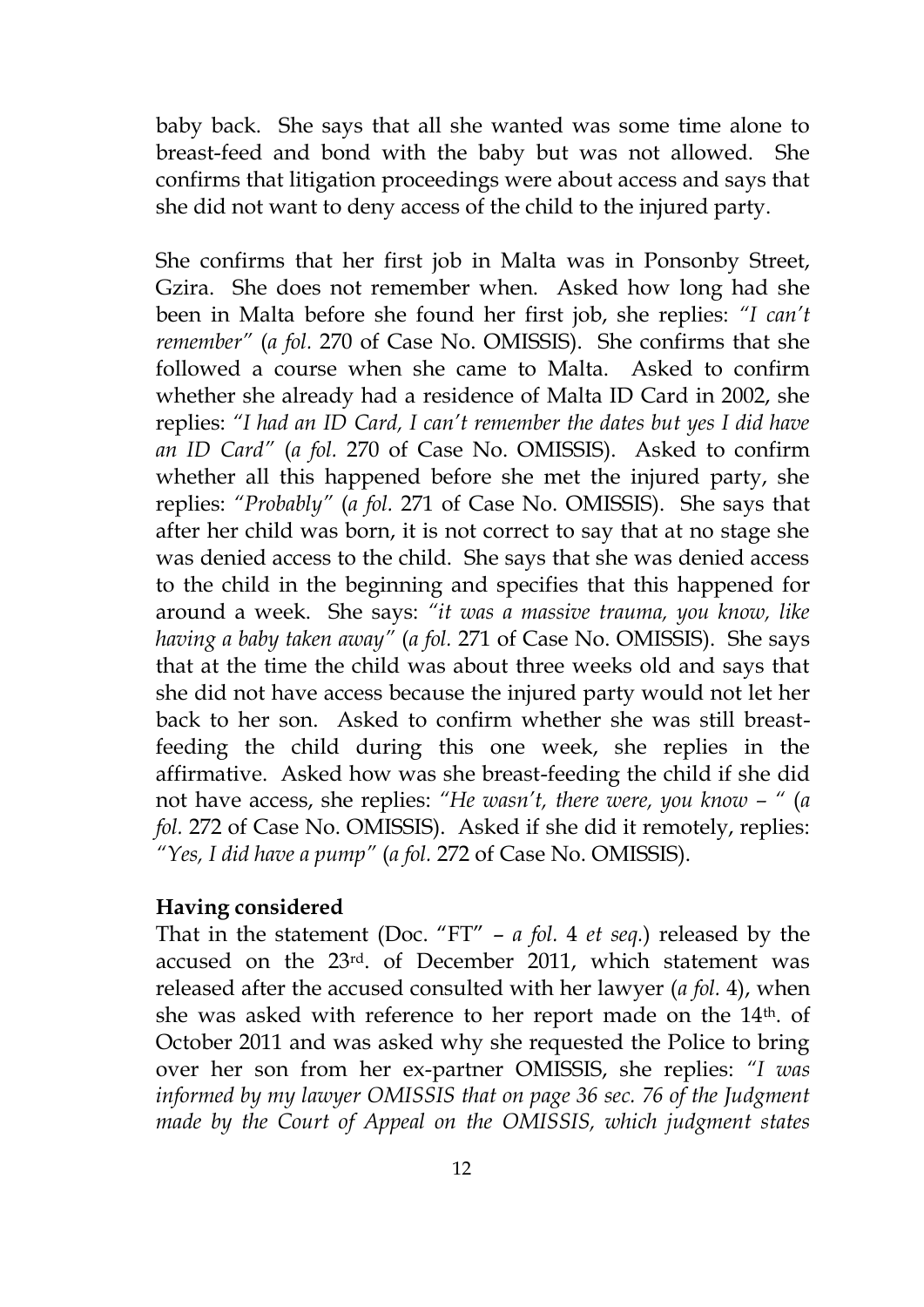*quote: "The Court is therefore of the view that the visiting times fixed by the Court of First Instance are to be confirmed except that, in the interest of the child, during the scholastic year, the father collects the child on Tuesdays and Fridays after school and return him to plaintiff at 6pm. Access during the weekend is to be enjoyed by the father on alternate days, in the sense that one week the father will have the child on Saturday and the following on Sunday and this from 10am to 6pm. Access to the child during the holidays and on special days as decided by the First Court will stand". In view of this section I phoned my lawyer and informed him that OMISSIS did not return our son and also told him that I was worried. My lawyer told me that all I could do is to make a report and basically that's what happened. What I like to add is that my son was never prepared to go over and sleep at my ex-partner residence. That night I also phoned OMISSIS, he didn't answer the phone and I made the report with the police"* (*a fol.* 5). When asked why did she tell the Police that she was worried about the safety of their son, she replies: *"Because as I have already told you, it was the first time our son slept there and I was worried in case OMISSIS blacked out"* (*a fol.* 5). When she was told that OMISSIS stated he never suffered from any blackouts and that she had lodged a false report, she replied: *"He is lying all you have to do is look at the judgment. About the blackouts when I used to live with him and can confirm that he used to drop on the floor and when I used to ask him what happened he always told me that he didn't know what happened to him"* (*a fol.* 5). Asked if she had anything in writing to prove that OMISSIS suffers or used to suffer from blackouts, she replies in the negative. She says: *"What I like to add it that I phoned at the Victoria Police Station for the second time because the persons from Appogg told me to keep insisting and to phone the police again, since I was worried about my son"* (*a fol.* 5).

### **Having considered Legal Considerations Regarding the Level of Proof Required**

That the Prosecution is bound to bring forward evidence so that the Court can find the accused guilty as charged. **Manzini**<sup>2</sup> notes the following:

<u>.</u>

<sup>2</sup> **Diritto Penale** (Vol. III, Chapter IV, page 234, Edition 1890).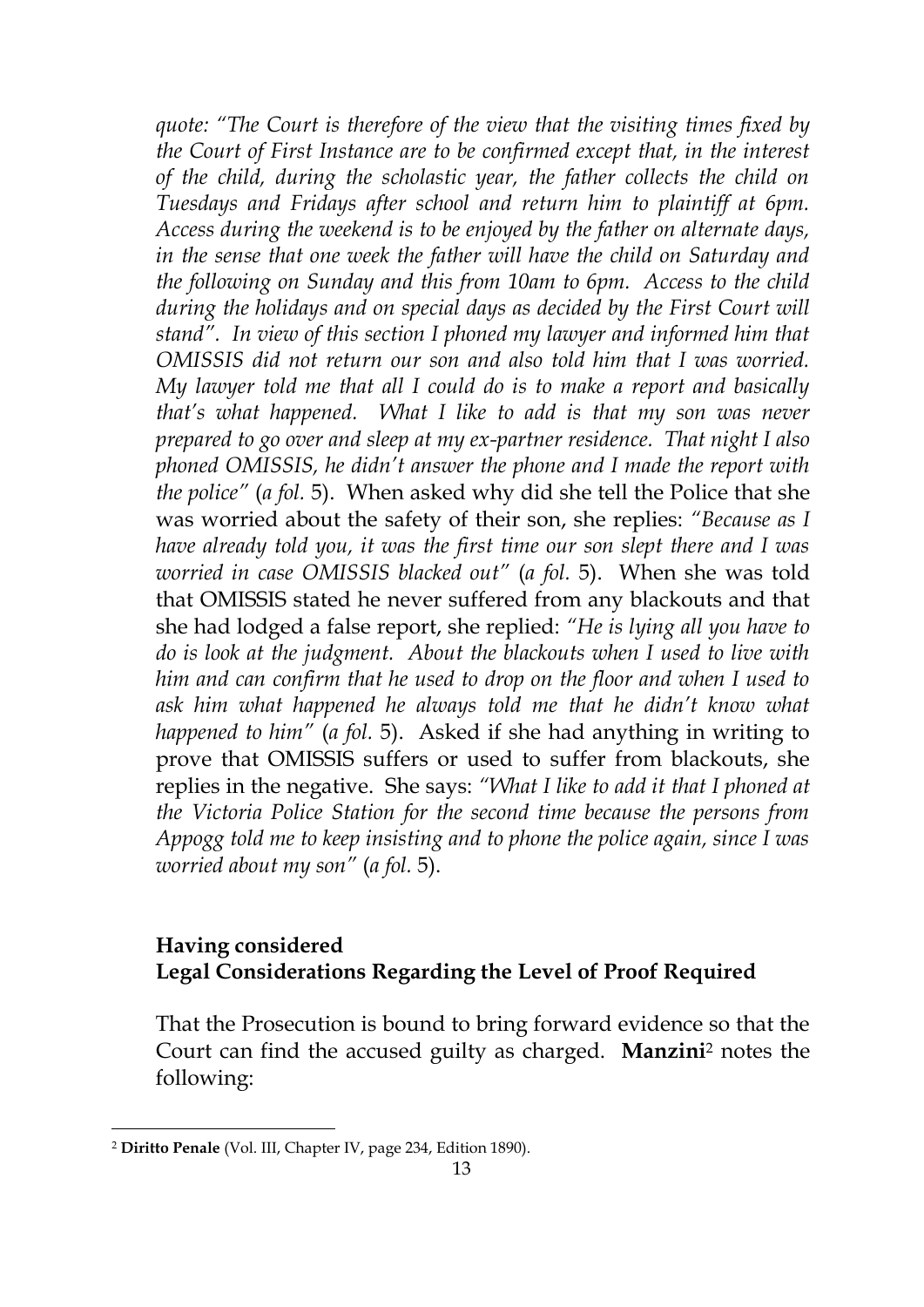*"Il così detto onero della prova, cioé il carico di fornire, spetta a chi accusa – onus probandi incumbit qui osservit".*

In the Criminal field the burden of the Prosecution is to prove the charges beyond reasonable doubt. With regards to the defence, enhanced by the presumption of innocence, the defence can base or prove its case even on a balance of probabilities meaning that one has to take into consideration the probability of that version accounted by the accused as corroborated by any circumstances. This means that the Prosecution has the duty to prove the tort attributable to the accused beyond every reasonable doubt and in the case that the Prosecution being considered as not proving the element of tort the Court has a duty to acquit the accused.

That the following principles, as clearly outlined by the Constitutional Court in its judgment of the 1st. of April 2005 in the case **The Republic of Malta vs. Gregory Robert Eyre et**, must be applied:

"(i) it is for the Prosecution to prove the guilt of the accused beyond reasonable doubt; (ii) if the accused is called upon, either by law or by the need to rebut the evidence adduced against him by the Prosecution, to prove or disprove certain facts, he need only prove or disprove that fact or those facts on a balance of probabilities; (iii) if the accused proves on a balance of probabilities a fact that he has been called upon to prove, and if that fact is decisive as to the question of guilt, then he is entitled to be acquitted; (iv) to determine whether the Prosecution has proved a fact beyond reasonable doubt or whether the accused has proved a fact on a balance of probabilities, account must be taken of all the evidence and of all the circumstances of the case; (v) before the accused can be found guilty, whoever has to judge must be satisfied beyond reasonable doubt, after weighing all the evidence, of the existence of both the material and the formal element of the offence."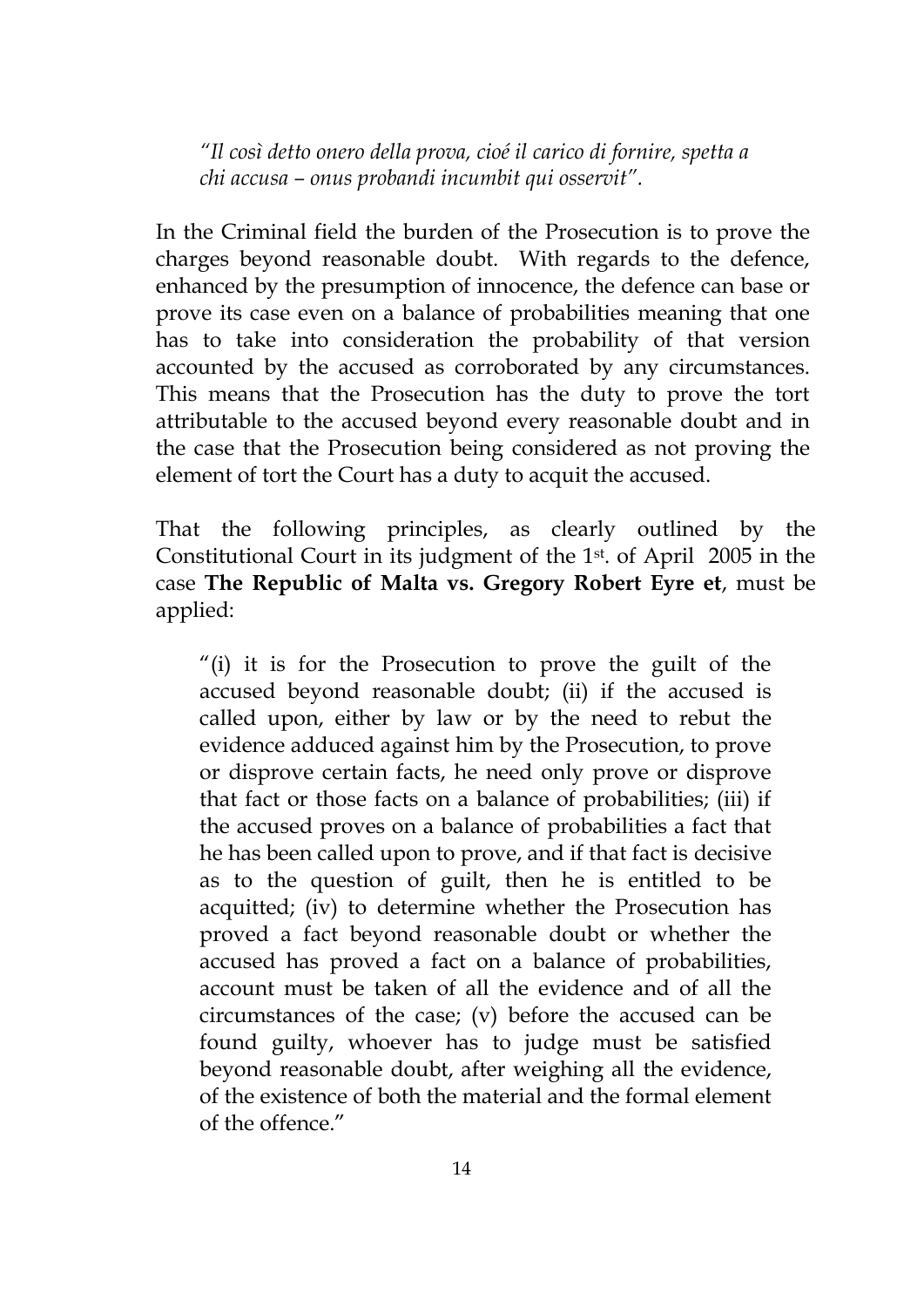That **Lord Denning** in the case **Miller vs. Minister of Pension**<sup>3</sup> explained what constitutes "proof beyond a reasonable doubt". He stated:

"Proof beyond a reasonable doubt does not mean proof beyond the shadow of a doubt. The law would fail to protect the community if it admitted fanciful possibilities to deflect the course of justice. If the evidence is so strong against a man as to leave only a remote possibility in his favour, which can be dismissed with the sentence 'of course it is possible but not in the least probable' the case is proved beyond reasonable doubt, but nothing shall of that will suffice".

# **Having considered**

That according to the Prosecution and the injured party, the accused breached the following sections of the law:

- Section 252(1)(2) of Chapter 9 of the Laws of Malta (defamation);
- Section 339(1)(e) of Chapter 9 of the Laws of Malta (insults).

### **Having considered**

It is crystal clear that judicial proceedings between the injured party and the accused regarding their child had been of a very litigious nature and that each one of them resorted to various legal actions and that various acts had been filed in these proceedings. In its judgment, the Court of Appeal notes the following: *"The evidence produced in this case show that both parties have presented an interminable number of applications/police reports which basically show that the parties cannot agree on anything, not even on minor matters. In fact even where there were no real problems, issues were inflated making it more difficult for the Court to decide the case of the basis of the original demands made in the sworn application" (a fol.* 152 of Case No.

<u>.</u>

<sup>3</sup> 1974 - 2 ALL ER 372.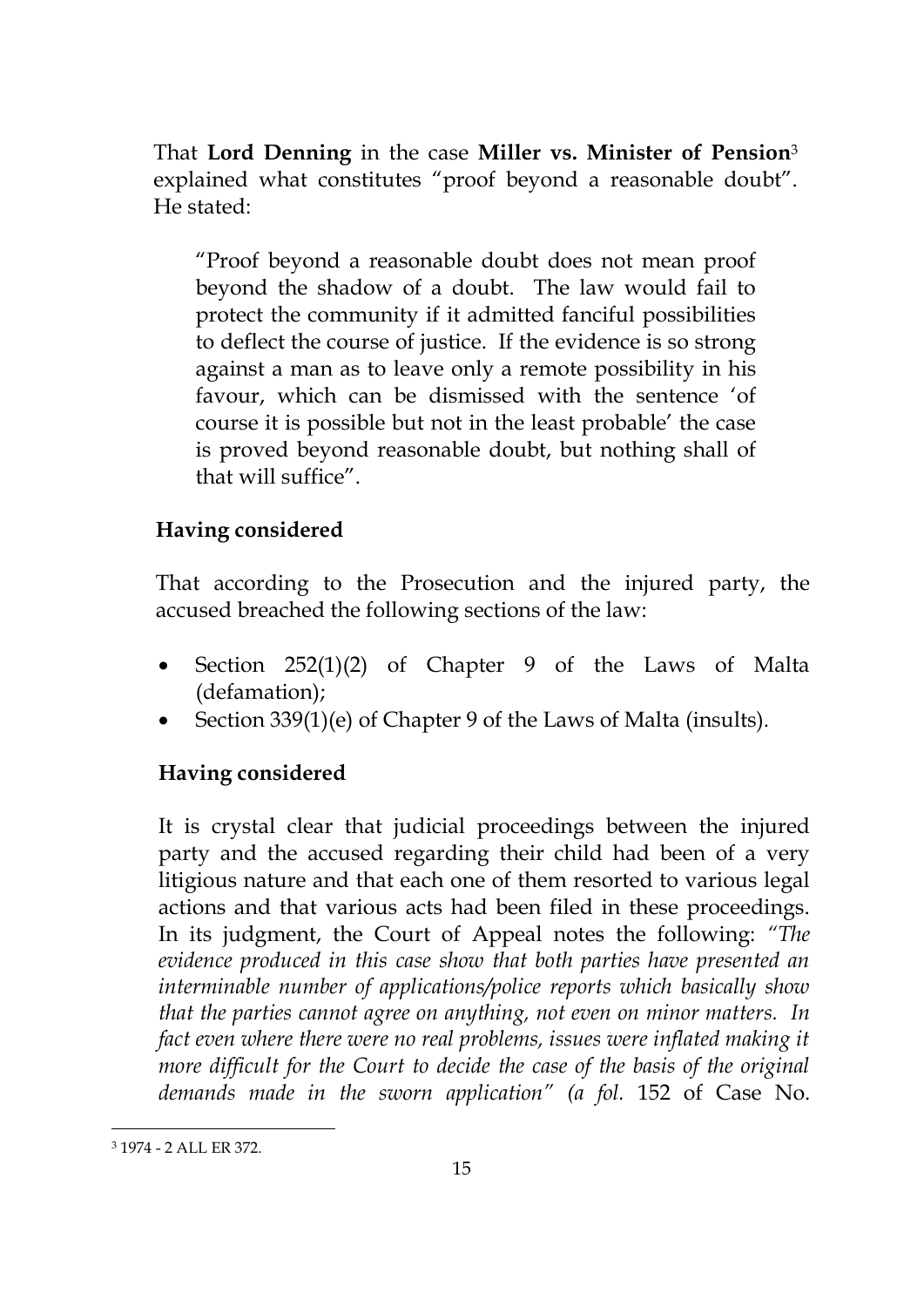OMISSIS). In a footnote of the mentioned judgment, the Court of Appeal notes that: *"They disagreed on where and how to give birth to the child, his vaccination, access, feeding, medical problems, doctor's choice, christening, child's name and surname, breastfeeding, MMR inoculation, his clothing, visitation rights, attendance to kindergarten. In fact the child, for some time, ended up in two different kindergartens*" (*a fol.* 152 of Case No. OMISSIS). As an aside, the Court notes that communication between the injured party and the accused practically consisted of agreeing not to agree on anything. This Court hopes that along the passage of time they learnt to communicate better and this for the well-being of their child!

There is no doubt that both parties consulted their respective lawyers. It also results that even though the Court of Appeal delivered its judgment on the OMISSIS (*a fol.* 133 *et seq.* of Case No. OMISSIS), and even though the mentioned Court of Appeal delivered a decree dated OMISSIS, the accused resorted to other judicial action. The Court is satisfied that the accused resorted to such latter action only because, according to her or according to the advise she had been given, the judgment was not clear where it concerned the sleepovers of the child.

After considering all that has been brought forward in these proceedings, the Court notes that no shred of proof exists that the injured party or any member of his family suffered from blackouts.

As regards the first  $(1<sup>st</sup>)$  charge brought against the accused, the Court notes that in the previous paragraph it has been noted that no shred of proof exists that the injured party or any member of his family suffered from blackouts. In the judgment delivered on the 26th. of April 2011 in the names **Il-Pulizija vs. Sergio Zampa et**, the Court of Magistrates (Malta) as a Court of Criminal Judicature noted the following:

*"Fis-sentenza moghtija mill-Qorti ta' l-Appell nhar it-30 ta' April 2011 mill-Qorti ta' l-Appelli Kriminali fl-ismijiet Il-Pulizija vs. Joseph Vella, biex ikun hemm ir-reat ta' ngurja skond l-Artikolu 252, il-kliem (jew gesti, kitba, ecc., skond il-kaz)*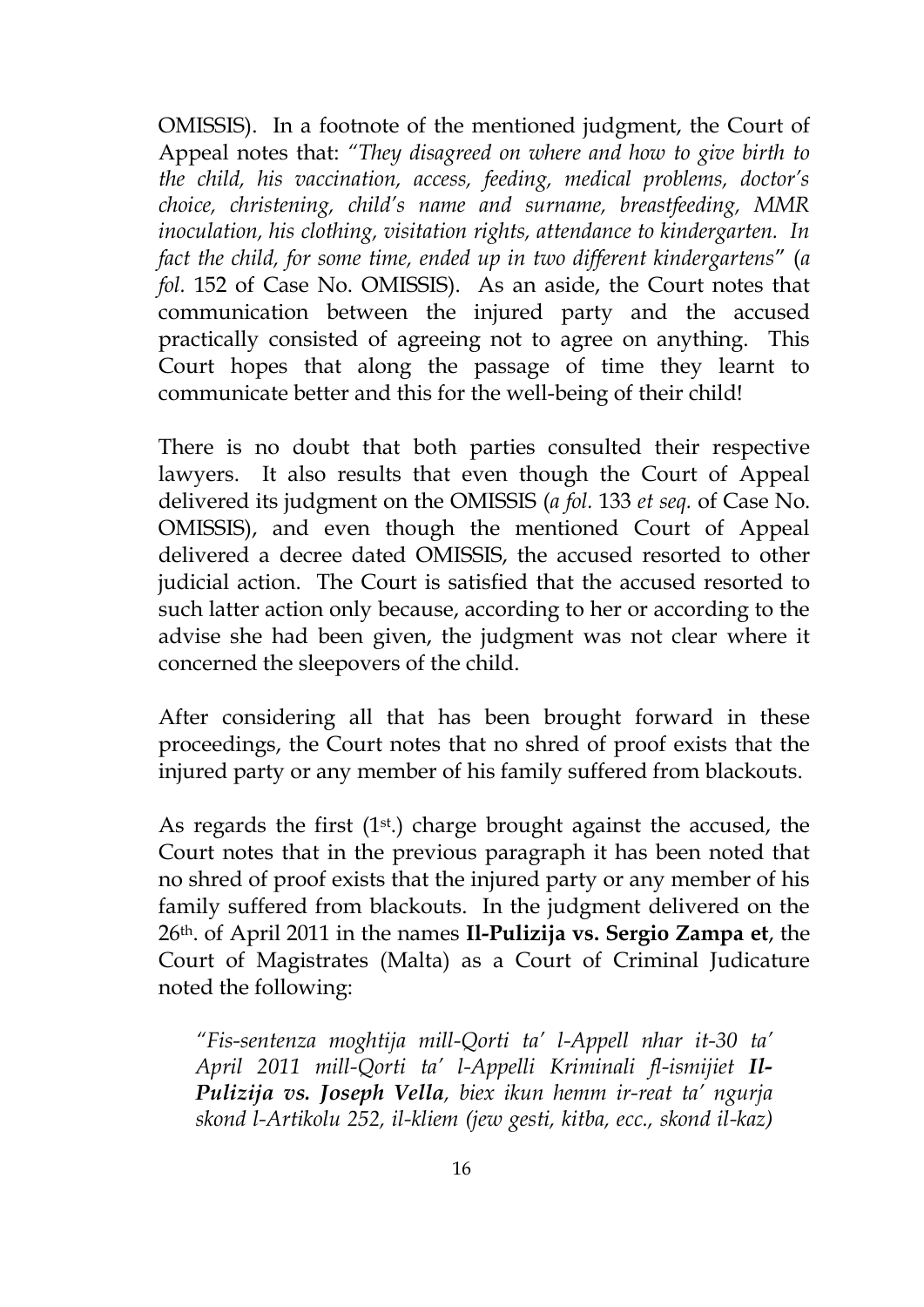*ingurjuzi jridu jkunu gew komunikati, direttament jew indirettament, lil terza persuna – mqar terza persuna wahda – ghax b'hekk biss jista' jitwettaq il-hsieb li jkollu l-agent li jtellef jew inaqqas il-gieh tal-persuna ngurjata ("with the object of destroying or damaging the reputation of any person", fit-test Ingliz). Huwa necessarju li l-persuna li tigi ngurjata tigi identifikata.*

*Jinghad bla dubju ta' xejn li sabiex jissussisti dan ir-reat kif imfisser fis-sentenza moghtija mill-Qorti ta' l-Appell nhar it-3 ta' Settembru 2001 fl-ismijiet Il-Pulizija vs. Joseph Gauci li: "Ma hemmx dubbju li l-ingurja kontemplata fl-Artikolu 252(1) tal-Kap. 9 trid tkun maghmula bil-hsieb specifiku li dak li jkun inaqqas jew itellef il-gieh ta' haddiehor. Hi dottrina pacifika li meta l-kliem ikunu manifestament ingurjuzi, tali intenzjoni specifika hi prezunta u jkun jinkombi fuq l-imputat jew akkuzat li jipprova (imqarr fuq bazi ta' probabilita') li dawk il-kliem ma qalhomx bil-hsieb li joltragga izda b'xi skop iehor rikonoxxut milligi li jinnewtralizza l-animus ingurjandi" (Vide Francesco Cascun vs. Re Sac Charles Vella deciz mill-Qorti ta' l-Appelli Kriminali nhar it-13 ta' Mejju 1961).*

*Issa jif jghid Gateley, "Words which impute to the plaintiff the commission of a crime for which he can be made to suffer…by way of punishment are actionable. Antolisei jghid "Per la consumazione del reato di defamazione é necessario che l'espressione offensive pervenga a conoscenza di un altra persona e sia da altri percepita. La perfezione del reato si verifica allorché i fatti che li concretano vengono a conoscenza di altre persone".* 

The Court makes reference to a judgment delivered by the Court of Criminal Appeal in the names **OMISSIS vs. OMISSIS** decided on the OMISSIS where the Court of Criminal Appeal confirmed a judgment delivered on the OMISSIS by the Court as currently presided in which judgment the accused was found guilty under Article 252(1) of Chapter 9 of the Laws of Malta for having said that the injured party was "sick".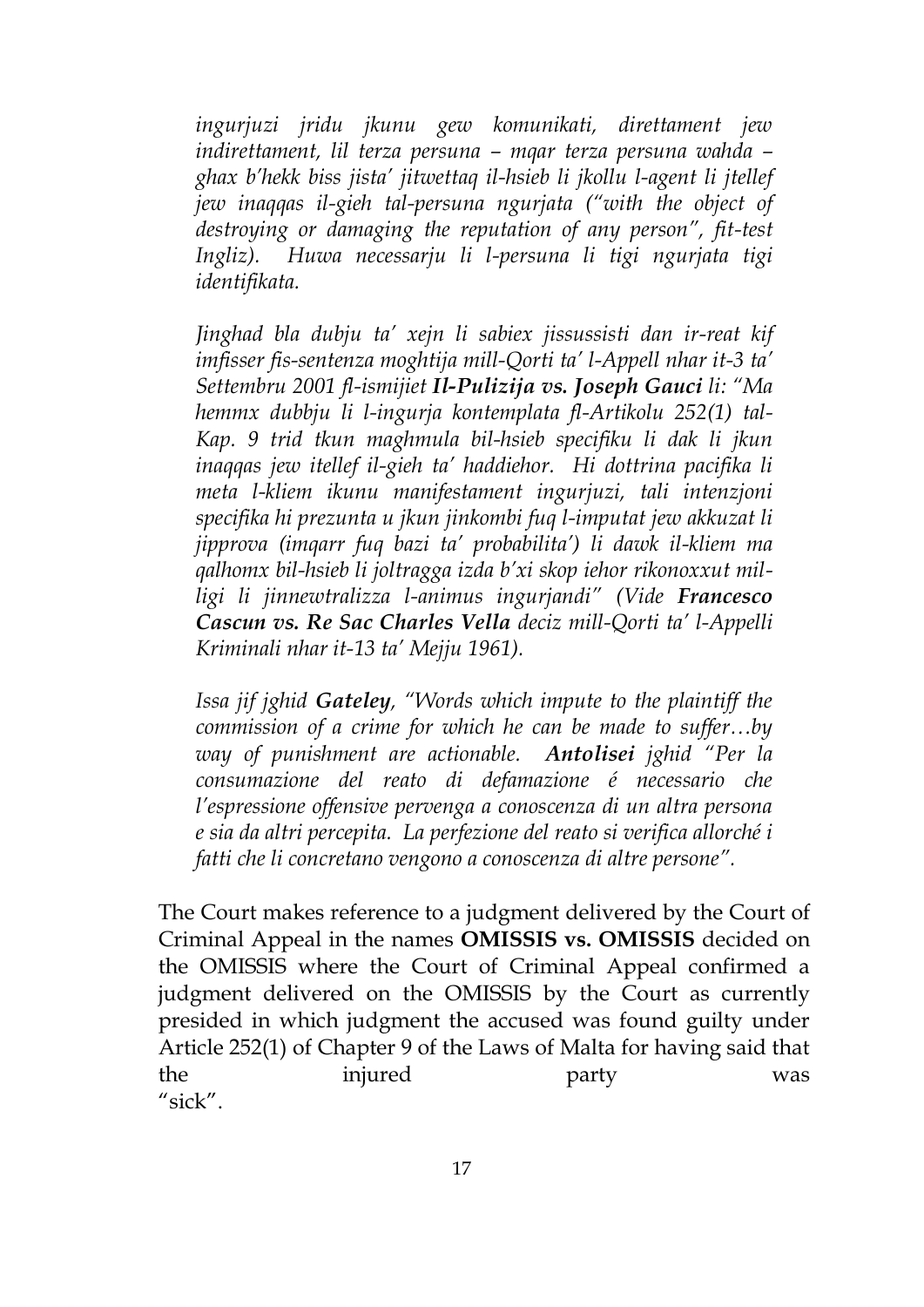After considering what has been noted above, particularly that no evidence whatsoever exists that the injured party suffered from blackouts, and after considering what the accused stated in her statement (Doc. "FT" – *a fol.* 4 *et seq.*) released on the 23rd. of December 2011 regarding the injured party's alleged blackouts, the Court notes that when the accused told Inspector Frank Anthony Tabone that the injured party suffered from blackouts this is tantamount to the crime envisaged in Article 252(1) of Chapter 9 of the Laws of Malta. It results that the accused offended the injured party by saying that he suffered from blackouts. It results that the accused said this voluntarily with the intent to damage the reputation of the injured party. Hence the accused will be found guilty of the first (1st .) charge brought against her. In the circumstances in question, considering all the circumstances in their proper perspective, by saying that a person suffers from blackouts can by no means be considered as giving vent to a vague expression or an indeterminate reproach falling within the terms of subarticle (2) of Article 252 of the Criminal Code.

As far as the second  $(2<sup>nd</sup>)$  charge brought against the accused is concerned, it does not result that what the accused said is tantamount to an insult and hence the accused will not be found guilty of the mentioned charge.

### **Having considered**

That it results that only the first  $(1<sup>st</sup>)$  charge brought against the accused has been sufficiently proven.

With regards to the punishment to be inflicted, the Court will be taking into consideration various factors, including the nature of the first  $(1<sup>st</sup>)$  charge brought against the accused and the clean conviction sheet of the accused (Doc. "A" – *a fol.* 9 of Case No. OMISSIS).

Consequently, the Court, for the above-mentioned reasons,